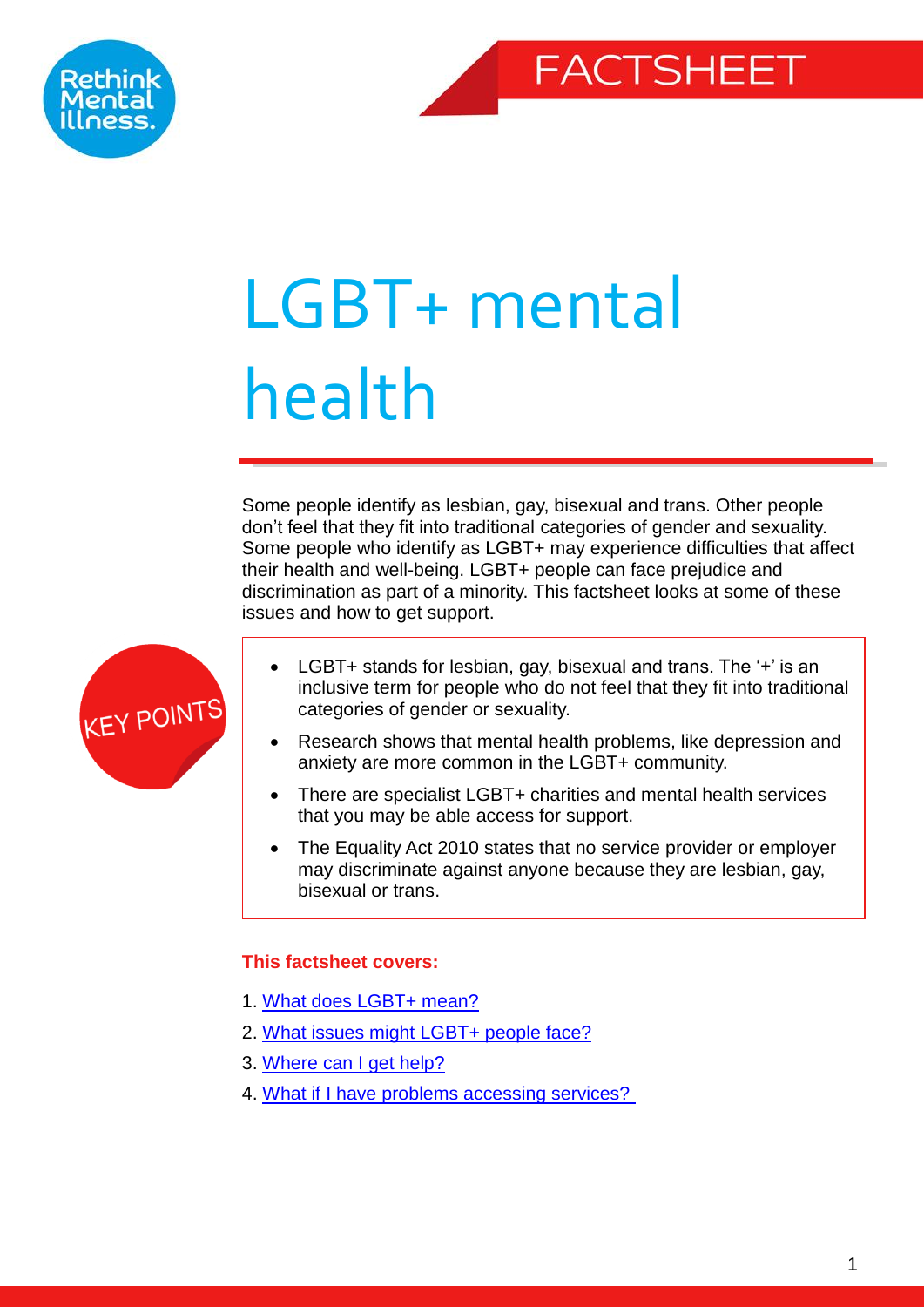## **1. What does LGBT+ mean?**

'LGBT+' stands for lesbian, gay, bisexual, trans and others. We use the phrase LGBT+ to describe people who may fit under this general term. You may not feel you fit into one of those terms. We recognise that everyone is different.

## **Lesbian, gay and bisexual**

A person who is sexually attracted to people of their own gender or both genders.

## **Trans**

Trans is a term that includes people who identify as transgender, or transsexual. Transgender people have a gender identity or gender expression that differs from the one given at birth.

Transgender is sometimes called transsexual if the person wants medical help to transition from one sex to another. These are separate issues but for the purpose of this factsheet we use the word trans to cover both terms. There are also many other terms used in the transgender community.

## **Others (+)**

The plus (+) is included to recognise that many people do not identify as LGBT, but do not fit into traditional categories of gender or sexuality. Sometimes you might see organisations describing themselves as 'LGBTQ+' or 'LGBTQIA' instead.

- The 'Q' stands for 'queer' or 'questioning'. This term used to be used as an insult, but some younger people who identify as LGBT+ have reclaimed the word for themselves. Other people who identify as LGBT+ find the term 'queer' offensive.
- The 'I' stands for intersex. Intersex people may identify as male, female or non-binary. Including the 'I' can also be controversial as some intersex people do not identify as LGBT+ and do not want to be part of the community.
- The A stands for asexual. This is a term used to describe people who do not feel any sexual attraction.

Some people describe themselves as 'pansexual'. This refers to someone who feels romantic and sexual attraction to people regardless of their gender identity or sex.

As society becomes more aware of peoples differences, there are more terms to describe people. The LGBT+ community is diverse and the plus aims to include all identities.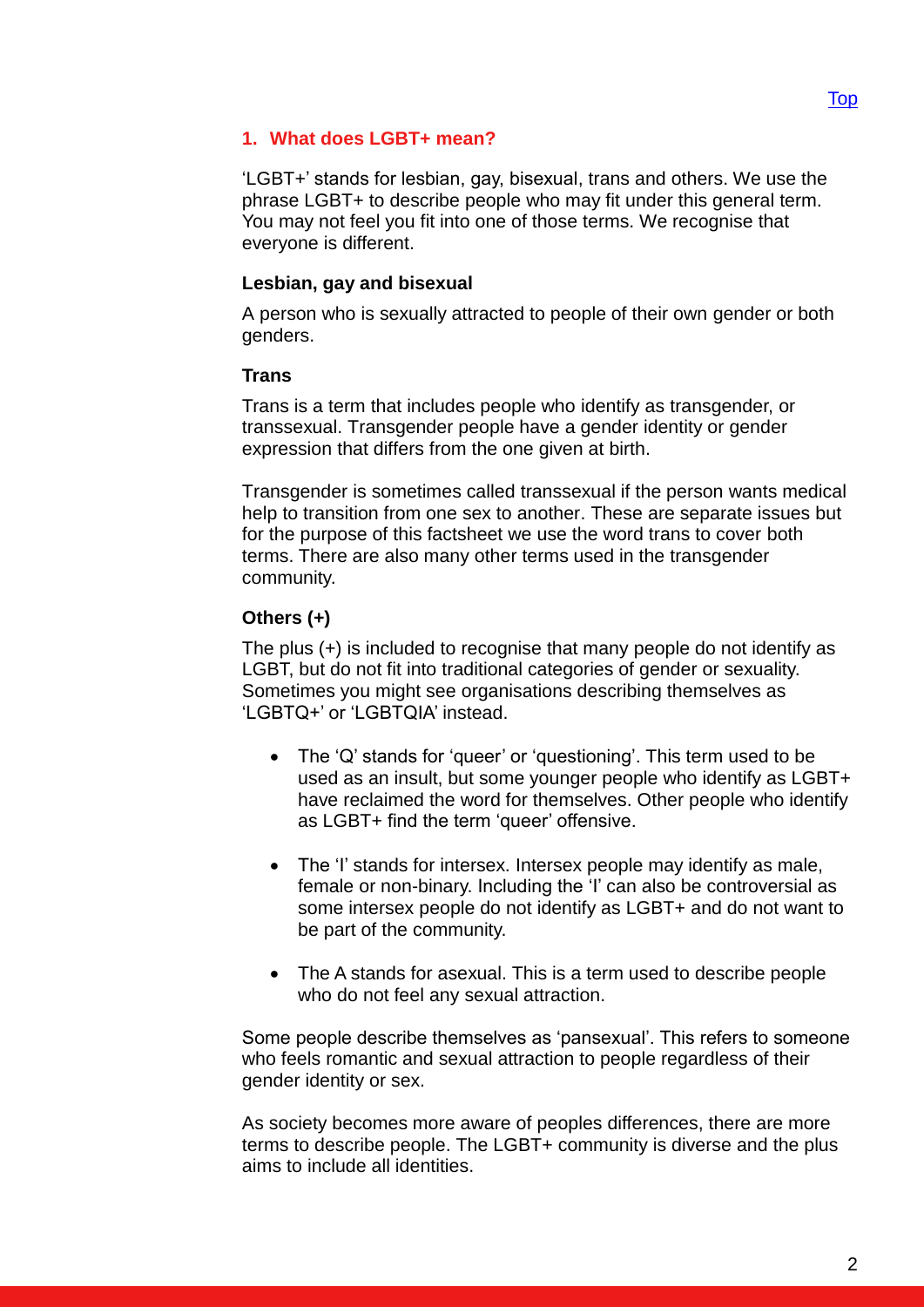We realise that people identify themselves in many different ways and that some people may find certain terms offensive. Because of this, we have used the term LGBT+ in this factsheet.

[Top](#page-0-1)

## <span id="page-2-0"></span>**2. What issues might LGBT+ people face?**

There are different issues that LGBT+ people may have to face.

#### **Mental health issues**

Being LGBT+ does not automatically mean you will have mental health issues. However, mental health issues have been found among people who identify as LGBT+. One review of studies on mental health issues in the LGBT+ community found the following: $<sup>1</sup>$ </sup>

- LGBT+ people are at more risk of suicidal behaviour and self-harm than non-LGBT+ people.
- Gay and bisexual men are four times more likely to attempt suicide across their lifetime than the rest of the population.
- LGBT+ people are 1<sup>1/2</sup> times more likely to develop depression and anxiety compared to the rest of the population.

The reasons why there are mental health issues among LGBT+ people are complex.

#### Lesbian, gay and bisexual

Early medical professionals felt being LGB was a mental illness. Homosexuality was seen as 'part of the problem' and people needed psychiatric treatment.<sup>2</sup> But this changed in 1990 when the World Health Organisation removed homosexuality from their list of mental illnesses.<sup>3</sup>

Stonewall's 'Prescription for Change' report found lesbian and bisexual women had higher rates of suicidal thoughts and self-harm compared to women in general.<sup>4</sup> Of all the common sexual identity groups, bisexual people most frequently have mental health problems, including depression, anxiety, self-harm and suicidality.<sup>5</sup>

LGBT+ people under 26 were found to be more likely to attempt suicide and to self harm.<sup>6</sup>

#### **Transgender**

The situation for the transgender community is more complex.

The International Classification of Diseases (ICD-10) is a guideline doctors use to diagnose mental health conditions. The ICD-10 lists Gender Identity Disorders as a mental disorder. This includes Transsexualism<sup>7</sup> and Dualrole transvestism.<sup>8</sup>

Gender dysphoria is listed in the Diagnostic and Statistical Manual (DSM-5). This is another guideline doctors use to diagnose mental health conditions. Gender dysphoria refers to the distress people feel when their sex does not match their gender identity. When this causes a lot of distress, it can be defined as a disorder.<sup>9</sup>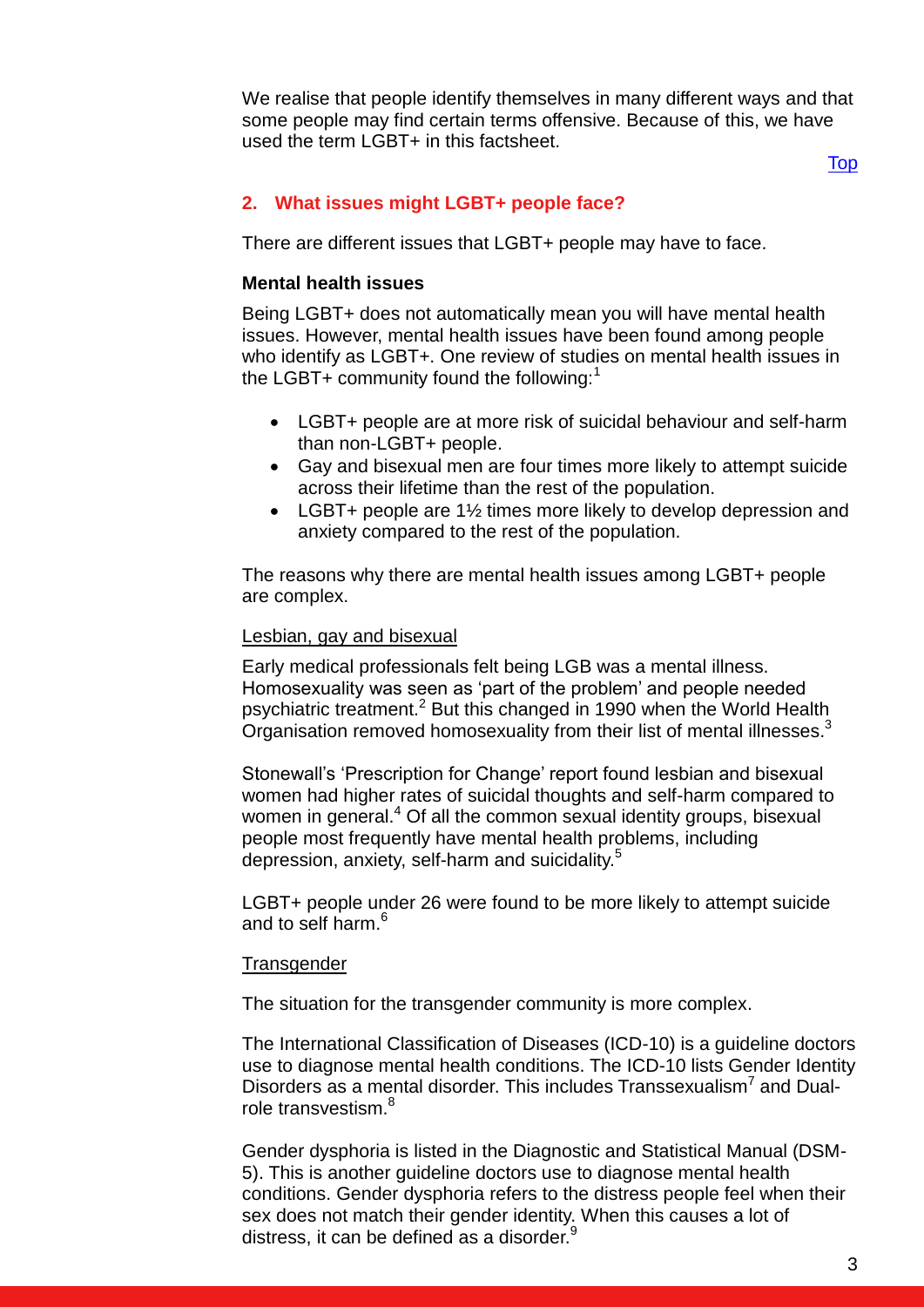There is controversy over whether Gender Identity Disorder and Gender dysphoria should be classed as mental health disorders.

A transgender mental health study showed that 88% of transgender people had experienced depression and 84% had thought of ending their  $\overline{\mathsf{life}}$ .<sup>10</sup>

## **Discrimination and bullying**

More than half of younger LGBT+ people experience homophobic, biphobic or transphobic bullying in Britain's schools. <sup>11</sup> Nearly half of pupils who experience bullying have symptoms of depression.<sup>12</sup>

In 2013, one in six LGBT+ adults had experienced a hate crime or incident in the last  $3$  years.<sup>13</sup>

In a survey:

- 19% of LGB employees have experienced verbal bullying from colleagues, customers or service users because of their sexual orientation in the last five years.<sup>14</sup>
- 15% of LGB employees have experienced verbal homophobic bullying from their colleagues in the last five years.<sup>15</sup>
- 25% of trans people are made to use an inappropriate toilet in the workplace, or none at all, during the early stages of transition.<sup>16</sup>
- Over 10% of trans people experienced being verbally abused and 6% were physically assaulted.<sup>17</sup>

## **Coming out**

For some people 'coming out' for the first time can be exciting and liberating. For others it can be difficult. It could be a combination of the two. It may not be a one-off event but something you do many times during your life.

If you come out and experience rejection, you may not want to come out again. You may feel that you have to hide your real self, which can affect your mental wellbeing and cause stress.

If you experience homophobia, biphobia or transphobia, you may turn these feelings inwards. This may lead to negative feelings about your own sexuality or gender identity. This can be called 'internalised homophobia or transphobia'.

Coming out to at least one supportive person, such as a friend or a work colleague, may lessen feelings of depression.<sup>18</sup> It can increase your overall sense of wellbeing and self-esteem, compared to someone who does not come out at all.

## **Getting older**

Many older LGBT+ people have experienced ill-treatment because of their sexual orientation or gender identity in the past. This could have been at work, from authority figures or their own family.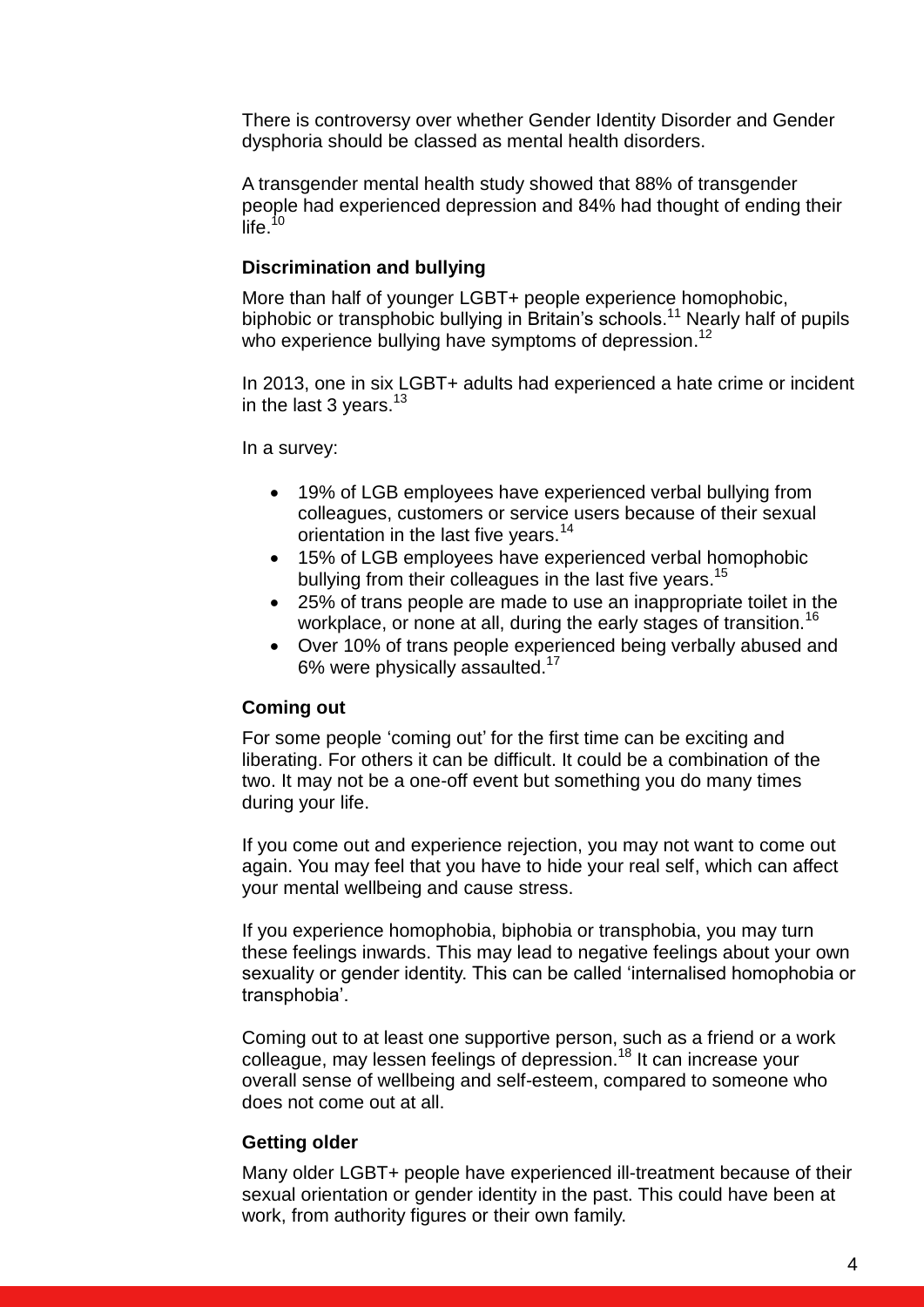Some feel that their sexual orientation has, or will have, a negative effect on them when getting older.<sup>19</sup> Their concerns are around future care needs, independence, mobility, health and housing.

Age UK have a guide for older members of the LGBT+ community. You can find the detailed of Age UK in the ['Useful Contacts'](#page-8-1) section below.

## **Substance abuse**

LGBT+ people may be more likely to use drugs than heterosexual people. Lesbian and bisexual women are more at risk of substance dependence than the rest of the population.<sup>20</sup> A recent Crime Survey showed:<sup>21</sup>

- drug use by gay and bisexual men was three times higher than for straight men, and
- illegal drug use by gay and bisexual women was four times higher than among heterosexual women.

Heavy drinking or drug use can make existing mental health problems worse and potentially trigger new ones.

You can find more information about **'Drugs, alcohol and mental health'** at [www.rethink.org.](http://www.rethink.org/resources/) Or call our General Enquiries team on 0121 522 7007 and ask them to send you a copy of our factsheet.

## **Culture and identity**

You may feel pressure to look a certain way as an LGBT+. Many LGBT+ people worry about how they look and wish they thought about it less.<sup>22</sup>

#### **HIV and medication**

LGBT+ people living with HIV can find that their medication affects their emotional wellbeing. However, there are now many different anti-HIV drugs available. You could try another one that suits you better.

HIV specialists are very experienced in working with people who have depression and anxiety. If you have had any mental health problems, you should tell your HIV consultant when you start discussing treatment options.

Some anti-HIV medications and medication for mental illness cannot be taken together. But there are some which you can take together. $^{23}$  You should discuss any medication issues with your HIV consultant and psychiatrist.

#### **Accessing Healthcare**

LGBT+ people, especially trans people, can experience more social isolation than the general population.<sup>24</sup> This could make it harder for LGBT+ people who have mental health problems to get support and treatment.

LGBT+ people and their carers may experience discrimination. This may affect their ability to access services and receive the most appropriate support.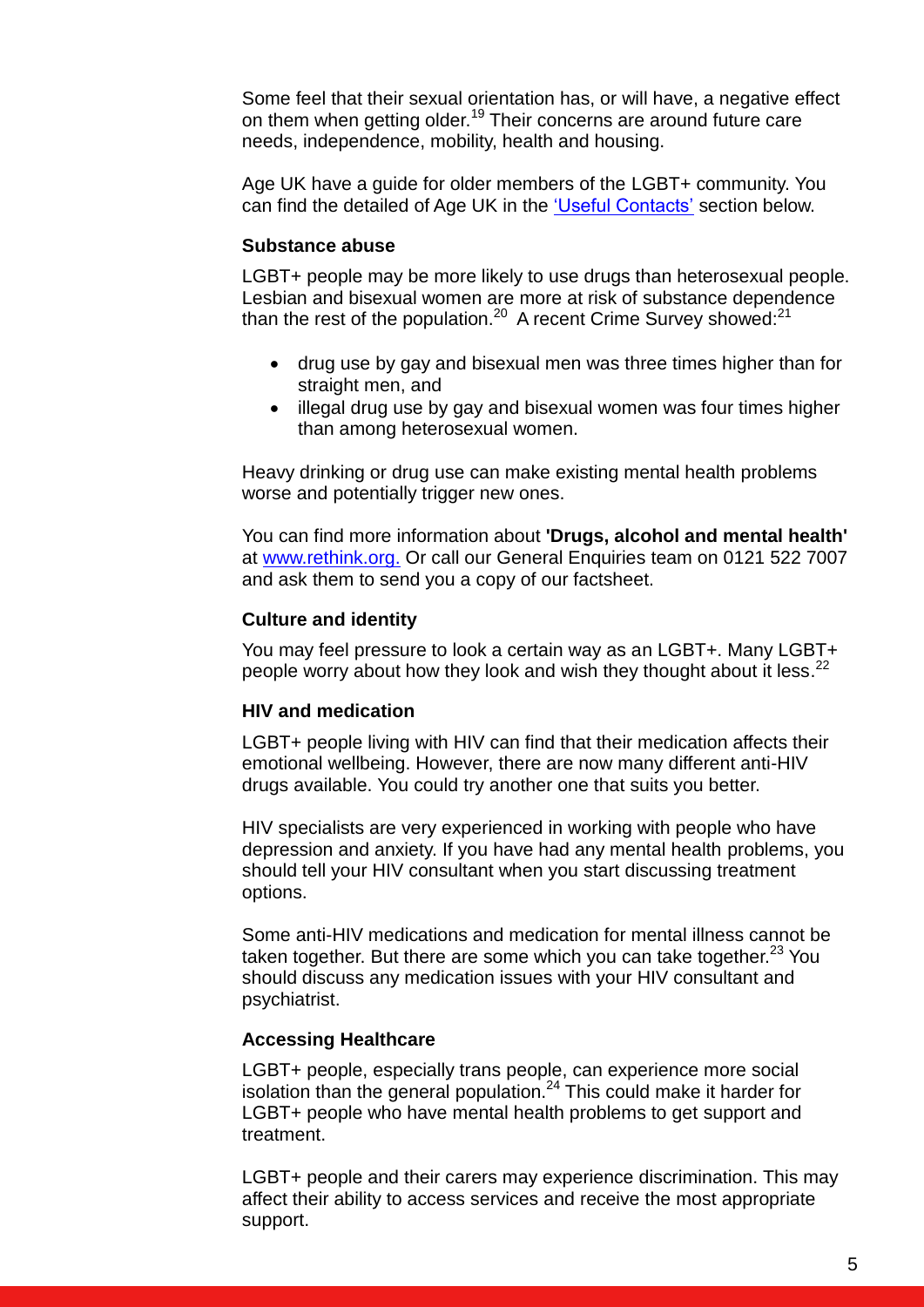A survey found that in gay and bisexual men who have accessed healthcare services in the last year:<sup>25</sup>

- 34% have had a negative experience related to their sexual orientation,
- 26% felt that healthcare workers had given them information relevant to their sexual orientation, and
- only 9% found their GP surgery welcoming.

In a survey of lesbian and bisexual women:<sup>26</sup>

- half reported a negative experience of healthcare in the last year,
- two in five found practitioners assumed they were heterosexual and were not given appropriate advice, and
- one in five felt they had no opportunity to discuss their sexual orientation.

[Top](#page-0-1)

## <span id="page-5-0"></span>**3. Where can I get help?**

Having a mental health problem is not something only LGBT+ people experience. However if you or someone you know might be struggling then it is important to seek help.

Here are some suggestions about where to get support:

## **Specialist LGBT+ mental health services**

There are often free, or low cost, counselling services available for members of the lesbian, gay, bisexual and transgender (LGBT+) community. You can find these by searching online or by asking your local LGBT+ service.

Some LGBT+ organisations also provide mental health support groups, mentoring and helplines. You can find local services by searching online for LGBT+ organisations in your area.

Some of these services are listed in the 'Useful contacts' section at the end of this factsheet.

You can also call our advice service on 0300 5000 927 or email us at [advice@rethink.org](mailto:advice@rethink.org) and we can look for you.

#### **General mental health services**

GPs

Going to see your GP is the main way to get support and treatment for mental health issues. You may have had problems accessing healthcare.

However, there are steps being taken to improve things. The government introduced the NHS Constitution, which says that we all have the right 'not to be unlawfully discriminated against in the provision of NHS services.'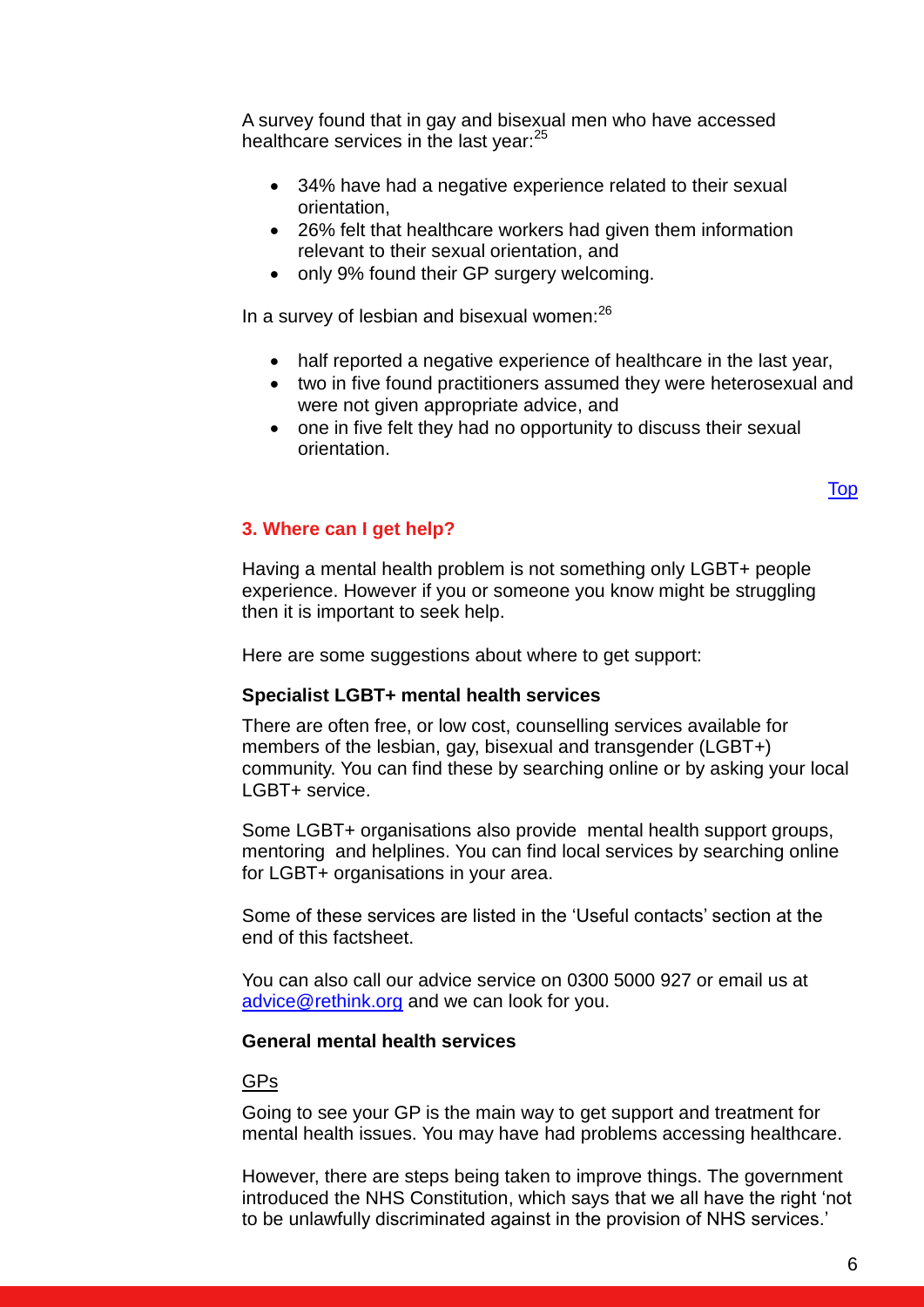This includes sexual orientation and gender reassignment.<sup>27</sup> All NHS services must comply with this principle.

Some NHS trusts have published their own LGBT+ guides for medical professionals.<sup>28</sup>, <sup>29</sup>, <sup>30</sup>

## Direct Payments

Disabled and older LGBT+ people may get help with their social care needs. One way to do this is through direct payments. If you have eligible needs, your local authority gives you the money to buy the services you want. This can give you more freedom to organise your own care. This means that you can choose a carer who understands and respects your lifestyle. And that you feel comfortable with.<sup>31</sup>

You can find more information about **'Direct payments'** at [www.rethink.org.](http://www.rethink.org./) Or call our General Enquiries team on 0121 522 7007 and ask them to send you a copy of our factsheet.

## **LGBT+ support services**

There are many organisations offering social and practical support to the LGBT+ community. There may be LGBT+ social groups, sports clubs or activities in your area that you could become involved in.

Many areas have services for younger people that can help with advice, support and meeting other LGBT+ people. Some areas also have services for older LGBT+ people to help them feel less isolated.

## <span id="page-6-0"></span>**4. What if I have problems accessing services?**

Accessing general health services can be a difficult experience for someone who is LGBT+. People can be worried about disclosing their sexual orientation or gender identity to health professionals. This may be in case they are misunderstood, or the service cannot meet their needs.

You may decide to come out to your GP or any other medical professional. It may help to talk this through with someone beforehand. You could practice the conversation with a friend. You may prefer to do this with someone you do not know. For example, you could talk it through with someone on an LGBT+ helpline.

#### **What are my rights as an LGBT+ person?**

Under the Equality Act 2010, it is illegal for a service provider to directly, or indirectly, discriminate against anyone who identifies as LGBT+. The NHS and any other organisation that offers services is a service provider.

Stonewall have a guide called 'Protecting Patient Rights' with the General Medical Council. This is about protecting the rights of LGBT+ people in health services. You can find it at:

[www.stonewall.org.uk/sites/default/files/protecting-patients-your-rights-as](http://www.stonewall.org.uk/sites/default/files/protecting-patients-your-rights-as-lgb-people-3.pdf)[lgb-people-3.pdf.](http://www.stonewall.org.uk/sites/default/files/protecting-patients-your-rights-as-lgb-people-3.pdf)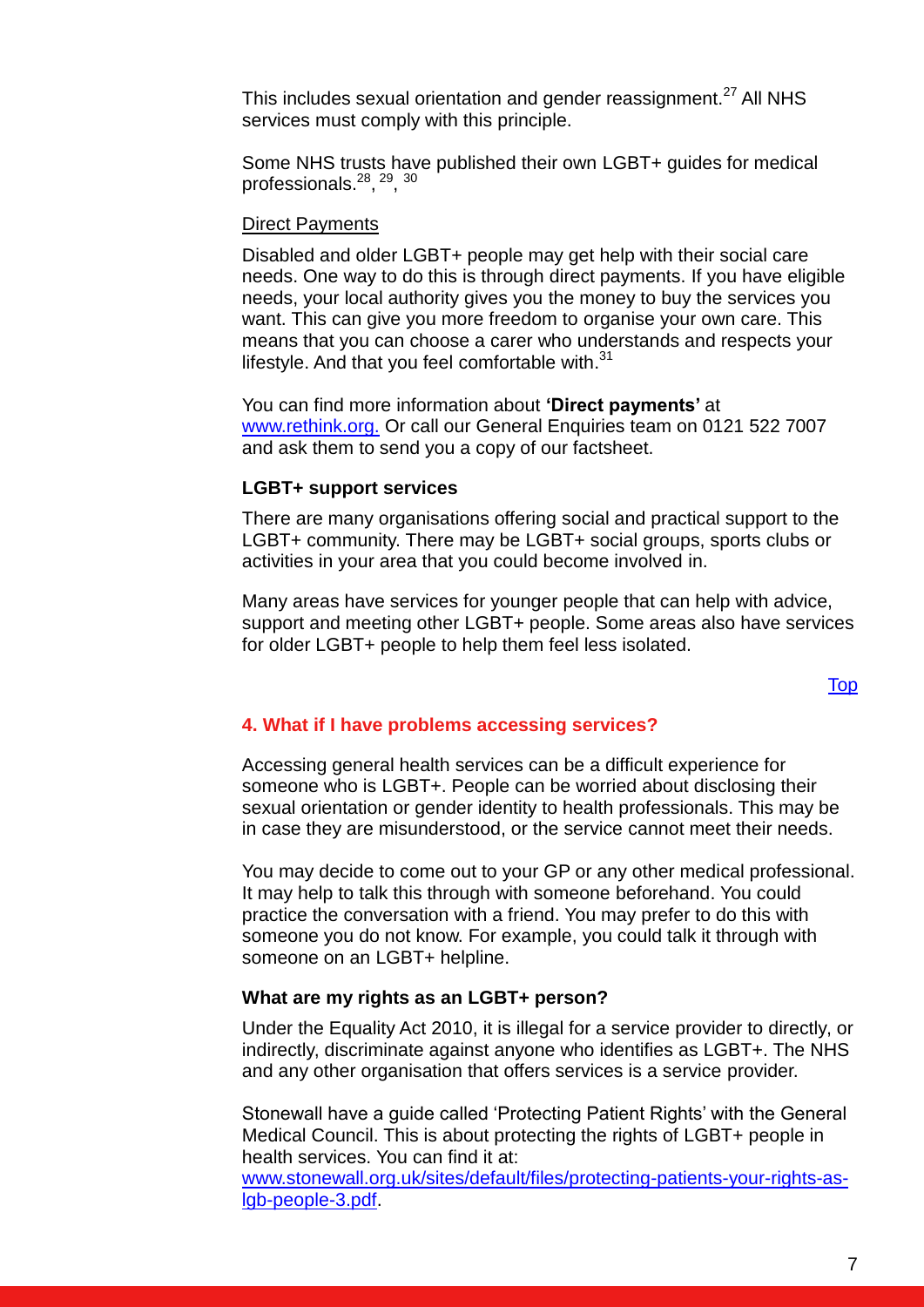## **What if I am not happy with my treatment?**

If you are not happy with your treatment, you can:

- talk to your doctor about your treatment and ask for a second opinion,
- get an advocate to help you speak to your doctor,
- contact Patient Advice and Liaison Service (PALS) and see whether they can help, or
- make a complaint.

There is more information about these options below.

## **Second opinion**

If you are not happy with your treatment, you should talk to your doctor and see if you can resolve the situation with them. The National Institute for Health and Care Excellence (NICE) produces guidelines for the treatment of different mental health conditions. You can refer to these guidelines if you feel your doctor is not offering you the right treatment.

You may feel that your treatment needs to be changed. If your doctor does not agree, you could ask for a second opinion. You are not legally entitled to a second opinion but your doctor might agree to it if it would help with treatment options.

## **Advocacy**

An advocate is someone who in independent of the NHS but understands the system and your rights. They can come to a meeting with you and your doctor and make sure you get what you are entitled to. Advocates help you make sure your voice is being heard.

Some organisations may have specialist LGBT+ advocacy services. You can search online to see if there are any local advocacy services in your area. Or you could call our Advice Service so we can search for you.

## **'PALS'**

The Patient Advice and Liaison Service (PALS) at your NHS trust can try to help you with any problems or issues you have with an NHS service. You can find your local PALS' details at: [www.nhs.uk/Service-](file://Srv-fil05/YKS_NE_EM/EM/Advice%20&%20Information%20Service%20AIS4005/Shared/FACT%20SHEETS/LGBTQ+%20mental%20health%20Factsheet/Review%20Folder/2017/Review%20Folder/2017%20partial%20review/www.nhs.uk/Service-Search/Patient-advice-and-liaison-services-(PALS)/LocationSearch/363)[Search/Patient-advice-and-liaison-services-\(PALS\)/LocationSearch/363.](file://Srv-fil05/YKS_NE_EM/EM/Advice%20&%20Information%20Service%20AIS4005/Shared/FACT%20SHEETS/LGBTQ+%20mental%20health%20Factsheet/Review%20Folder/2017/Review%20Folder/2017%20partial%20review/www.nhs.uk/Service-Search/Patient-advice-and-liaison-services-(PALS)/LocationSearch/363)

## **Complaints**

If you have no success using an advocate or PALS you could complain using the NHS complaints procedure. The GP practice or mental health trust should be able to give you a leaflet about their complaints procedure.

You can find more information about:

- Second opinions
- Advocacy
- Complaining about the NHS or social services

at [www.rethink.org.](http://www.rethink.org/) Or call our General Enquiries team on 0121 522 7007 and ask them to send you a copy of our factsheet.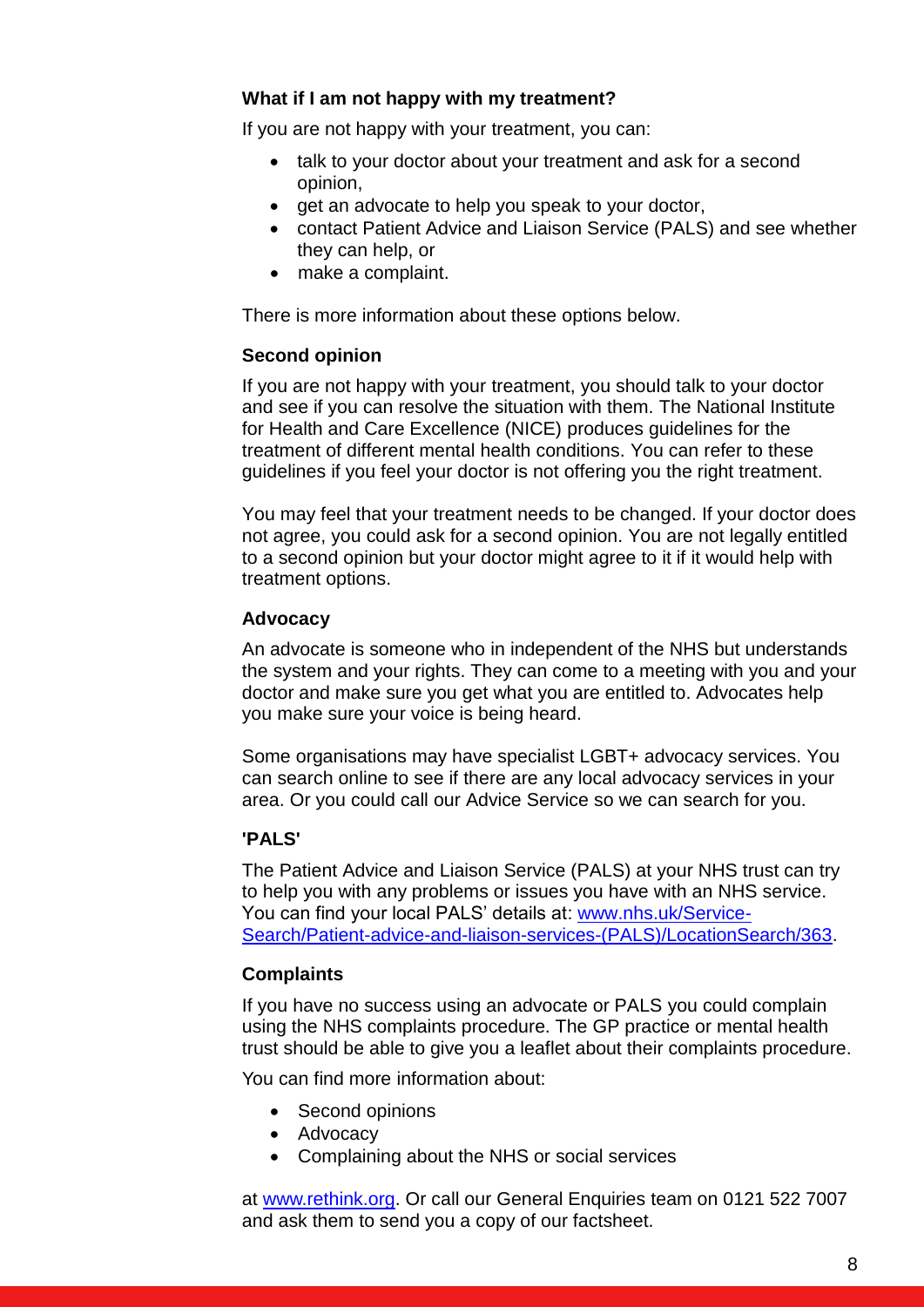<span id="page-8-0"></span>

## <span id="page-8-1"></span>**Age UK**

An organisation that offers guidance and support for older people who may be experiencing difficulties in accessing services or care. Their guide for older LGBT+ people can be found using this link: [www.ageuk.org.uk/Documents/EN-GB/Information](file://srv-fil05/YKS_NE_EM/EM/Advice%20&%20Information%20Service%20AIS4005/Shared/FACT%20SHEETS/LGBTQ+%20mental%20health%20Factsheet/Review%20Folder/2017/Review%20Folder/2017%20partial%20review/www.ageuk.org.uk/Documents/EN-GB/Information-guides/AgeUKIG02_Lesbian_gay_or_bisexual_inf.pdf?dtrk=true)[guides/AgeUKIG02\\_Lesbian\\_gay\\_or\\_bisexual\\_inf.pdf?dtrk=true](file://srv-fil05/YKS_NE_EM/EM/Advice%20&%20Information%20Service%20AIS4005/Shared/FACT%20SHEETS/LGBTQ+%20mental%20health%20Factsheet/Review%20Folder/2017/Review%20Folder/2017%20partial%20review/www.ageuk.org.uk/Documents/EN-GB/Information-guides/AgeUKIG02_Lesbian_gay_or_bisexual_inf.pdf?dtrk=true)

## **Telephone:** 0800 678 1174

**Email via website:** [www.ageuk.org.uk/contact-us/information-and-advice//](http://www.ageuk.org.uk/contact-us/information-and-advice/) **Website:** [www.ageuk.org.uk](http://www.ageuk.org.uk/)

## **Antidote**

A service that offers information and support exclusively to LGBT+ people around drugs, alcohol and addiction. Part of London Friend's service.

**Telephone:** 0207 833 1674 Monday - Friday, 10am – 6pm) **Address:** London Friend, 86 Caledonian Rd, London, N1 9DN **Website:** [www.londonfriend.org.uk/get-support/drugsandalcohol](http://www.londonfriend.org.uk/get-support/drugsandalcohol)

## **The Asexual Visibility and Education Network**

Hosts the world's largest online asexual community as well as a large archive of resources on asexuality. Provides email to support to people who identify as asexual and their friends and family.

**Email**: [aven.pt@gmail.com](mailto:aven.pt@gmail.com) **Website**: [www.asexuality.org](http://www.asexuality.org/)

## **Being Gay is Okay**

A service that gives online information and advice for under 25 year olds.

**Telephone:** 01483 727667 (Tuesday and Sunday only, 7:30pm – 10pm) **Email via website:** [www.bgiok.org.uk/contact/contact\\_main.html](http://www.bgiok.org.uk/contact/contact_main.html) **Website**: [www.bgiok.org.uk](http://www.bgiok.org.uk/) 

## **The Beaumont Society**

A national transgender support network offering emotional support via a weekly helpline, as well as general information and support groups

**Telephone:** 01582 412220 (open 24 hours a day, 365 days a year) **Address:** The Beaumont Society, 27 Old Gloucester St, London, WC1N 3XX

**Website:** [www.beaumontsociety.org.uk](http://www.beaumontsociety.org.uk/)

## **Birmingham LGBT Centre**

Voluntary organisation providing advice and support to LGBT+ people in Birmingham. Offers counselling, well-being services and wide range of support groups.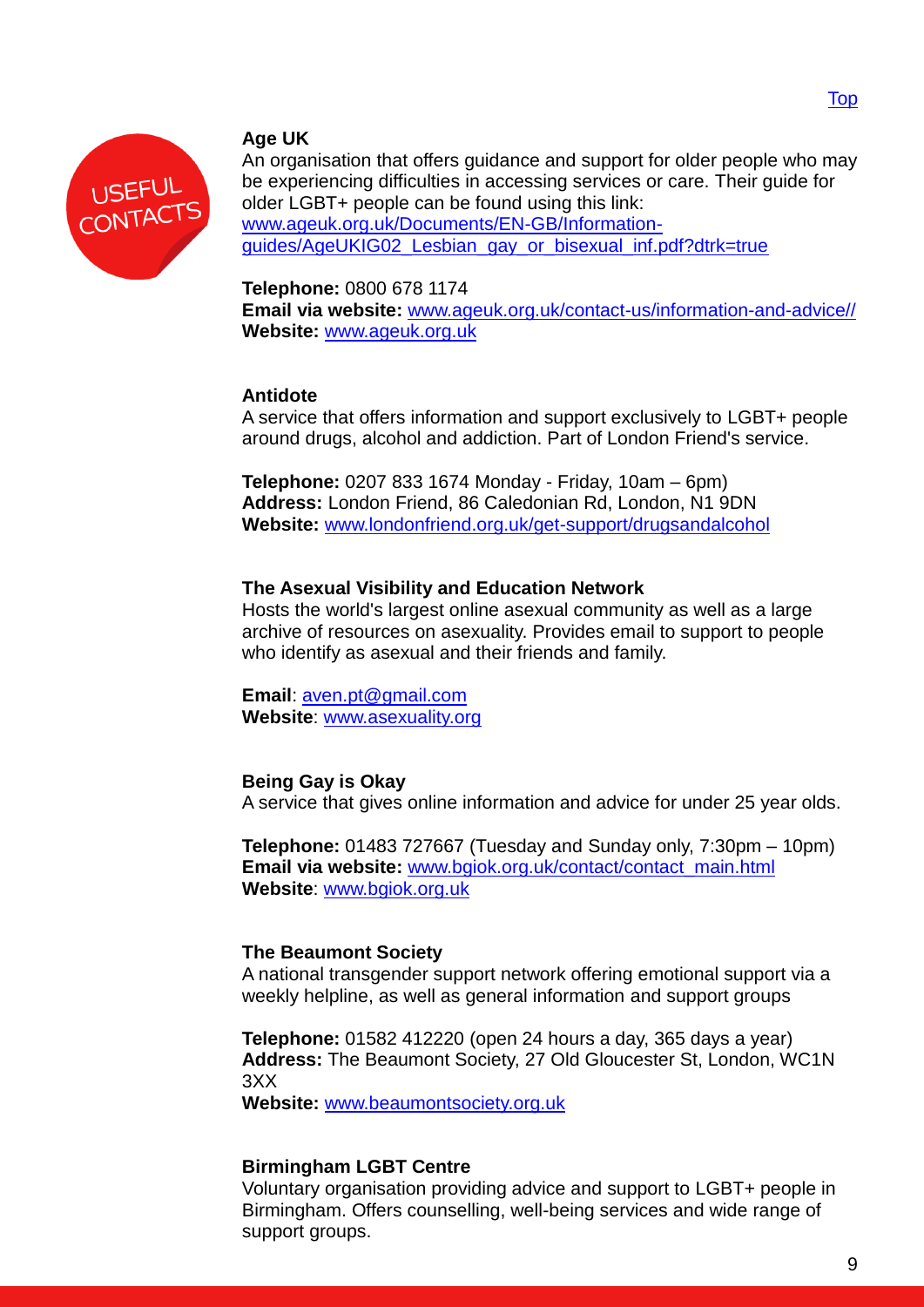**Telephone:** [0121 643 0821](http://blgbt.org/) (Monday – Friday, 8am – 9pm, Saturday – Sunday, 11:30am – 7pm) **Address:** Birmingham LGBT Centre, 38/40 Holloway Circus, Birmingham, B1 1EQ **Email:** [hello@blgbt.org](mailto:hello@blgbt.org) **Website:** [www.blgbt.org](http://www.blgbt.org/)

#### **ELOP (East London Out Project)**

A London based LGBT mental health and wellbeing centre offering a holistic approach. They offer counselling, support groups, and young people's services.

**Telephone:** 020 8509 3898 **Address:** 56-60 Grove Rd, Walthamstow, London, E17 9BN **Email:** [info@elop.org](mailto:info@elop.org) **Website:** [www.elop.org](http://www.elop.org/)

#### **Equality Advisory and Support Service**

An organisation that provides advice on discrimination and human rights issues

**Telephone:** 0808 800 0082, (9am–7pm Monday to Friday, 10am-2pm Saturday) **Textphone:** 0808 800 0084 **Address:** FREEPOST EASS HELPLINE FPN6521 **Email via website**[:www.equalityadvisoryservice.com/app/ask/session/L3RpbWUvM](http://www.equalityadvisoryservice.com/app/ask/session/L3RpbWUvMTQ5Nzg3MDY0MS9zaWQvRFh2ZE92bG4%3D) [TQ5Nzg3MDY0MS9zaWQvRFh2ZE92bG4%3D](http://www.equalityadvisoryservice.com/app/ask/session/L3RpbWUvMTQ5Nzg3MDY0MS9zaWQvRFh2ZE92bG4%3D) **Website:** [www.equalityadvisoryservice.com](http://www.equalityadvisoryservice.com/) 

## **GIRES (Gender Identity Research and Education)**

A charity that provides information for transgender people and medical professionals, including research and links to support groups

**Telephone:** 01372 801554

**Address:** The Gender Identity Research and Education Society, Melverley, The Warren, Ashtead, Surrey, KT21 2SP **Email** via website:<http://www.gires.org.uk/contact-us/> **Website:** [www.gires.org.uk](http://www.gires.org.uk/)

## **GMFA (Gay Men Fight Aids)**

A gay men's health charity and have booklets and workbooks that you can download for free. They are written by counsellors and cover topics exploring self-esteem and relationships. They also have information on HIV medication and offer a UK social, leisure and sports activities handbook called 'The Guide'.

**Address:** 11 Ebenezer St, London, N1 7NP **Email via website:** [www.gmfa.org.uk/Pages/Contact.aspx](http://www.gmfa.org.uk/Pages/Contact.aspx)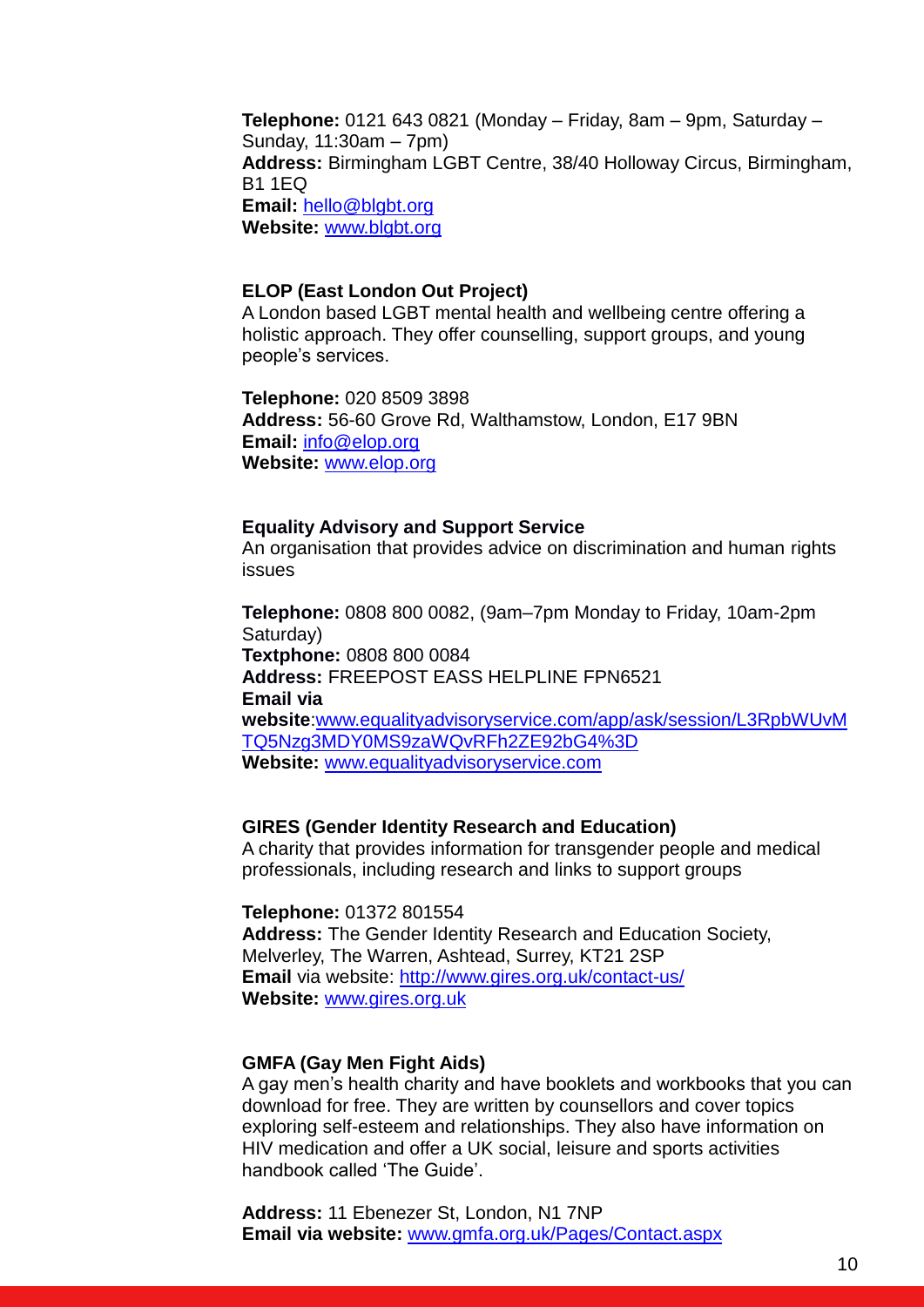**Website:** [www.gmfa.org.uk](http://www.gmfa.org.uk/)

## **Leicester LGBT Centre**

Voluntary organisation providing support to LGBT+ people in Leicester, Leicestershire and Rutland. Offers counselling and wide range of support groups.

**Telephone:** 0116 254 7412 (Monday – Thursday 9am – 5pm, Friday 9am  $-2$ pm $)$ 

**Address:** 15 Wellington St, Leicester, Leicestershire, LE1 6HH **Email via website:** [www.leicesterlgbtcentre.org/contact-us/](http://www.leicesterlgbtcentre.org/contact-us/) **Website:** [www.leicesterlgbtcentre.org](http://www.leicesterlgbtcentre.org/)

#### **LGBT Foundation**

A Manchester based charity offering mental health services and resources to the gay community. This includes befriending, free counseling and a support helpline.

**Telephone:** 0345 3 30 30 30 (Monday – Friday, 10am - 10pm, Saturday hours vary) **Address:** 5 Richmond St, Manchester, M1 3HF **Email:** [helpline@lgbt.foundation](mailto:helpline@lgbt.foundation) **Website:** [www.lgbt.foundation](http://lgbt.foundation/)

## **London Friend**

A long-running LGBT+ charity which offers low-cost counselling, drug and alcohol services as well as social and support groups. Based in North London.

**Telephone**: 020 7833 1674 (Monday – Friday, 9am – 5pm) **Address:** London Friend main office, 86 Caledonian Rd, London, N1 9DN **Email:** [office@londonfriend.org.uk](mailto:office@londonfriend.org.uk) **Website:** [www.londonfriend.org.uk](http://www.londonfriend.org.uk/)

#### **Metro**

Provides health, community and youth services across London and the south east of England. Mental health support includes counselling, mental health drop-in, sexual health counselling and advocacy.

**Telephone:** 020 8305 5000 **Email:** [hello@metrocharity.org.uk](mailto:hello@metrocharity.org.uk) **Website:** [www.metrocentreonline.org](http://www.metrocentreonline.org/)

#### **Mind Out**

A mental health service for LGBT+ people which provides advice, information, advocacy, peer support groups, mentoring and wellbeing events.

**Telephone:** 01273 234 839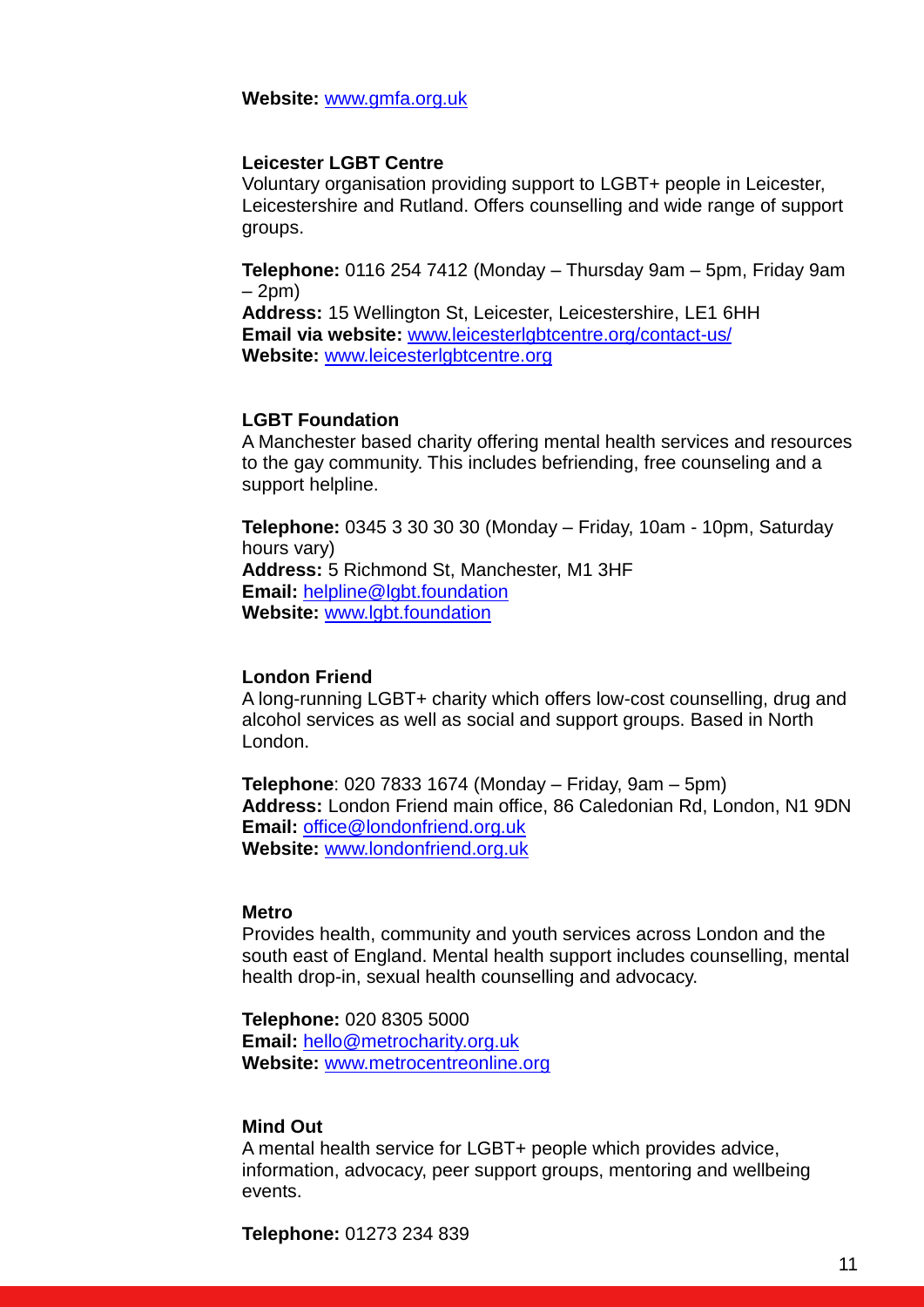**Address:** Community Base, 113 Queens Rd, Brighton, BN1 3XG **Email:** [info@mindout.org.uk](mailto:info@mindout.org.uk) **Website:** [www.mindout.org.uk](http://www.mindout.org.uk/)

#### **Opening Doors London**

Provides a range of services and activities for LGBT+ people over 50 in London.

**Telephone:** 0207 239 0400

**Address:** Tavis House, 1-6 Tavistock Square, London, WC1H 9NA **Email via website:** [www.openingdoorslondon.org.uk/contact-us/](http://www.openingdoorslondon.org.uk/contact-us/) **Website:** [www.openingdoorslondon.org.uk](http://openingdoorslondon.org.uk/)

## **Outcome**

An LGBT+ mental health service run through Mind in Islington, offering psychotherapy, counselling, art therapy, alternative therapies and activities.

**Telephone:** 020 7272 5038 **Address:** Outcome, Mind Spa, 35 Ashley Rd, London, N19 3AG **Email:** [sigal.avni@islingtonmind.org.uk](mailto:sigal.avni@islingtonmind.org.uk) **Website:** [www.islingtonmind.org.uk/outcome.asp](http://www.islingtonmind.org.uk/outcome.asp)

#### **Pink Therapy**

Pink Therapy has a directory listing qualified therapists throughout the UK who work with the LGBT+ community from a positive stance.

**Telephone:** 07971 205323 **Address:**BCM 5159, London, WC1N 3XX **Email:** [admin@pinktherapy.com](mailto:admin@pinktherapy.com) **Website:** [www.pinktherapy.com](http://www.pinktherapy.com/)

#### **Stonewall**

A charity for all LGBT+ people both in the UK and abroad. They can provide information and advice. They have a database that can help you find local lesbian, gay and bisexual community groups or services.

**Telephone:** 020 7593 1850 **Address:** 192 St John Street, London, EC1V 4JY **Email:** [info@stonewall.org.uk](mailto:info@stonewall.org.uk) **Website:** [www.stonewall.org.uk](http://www.stonewall.org.uk/)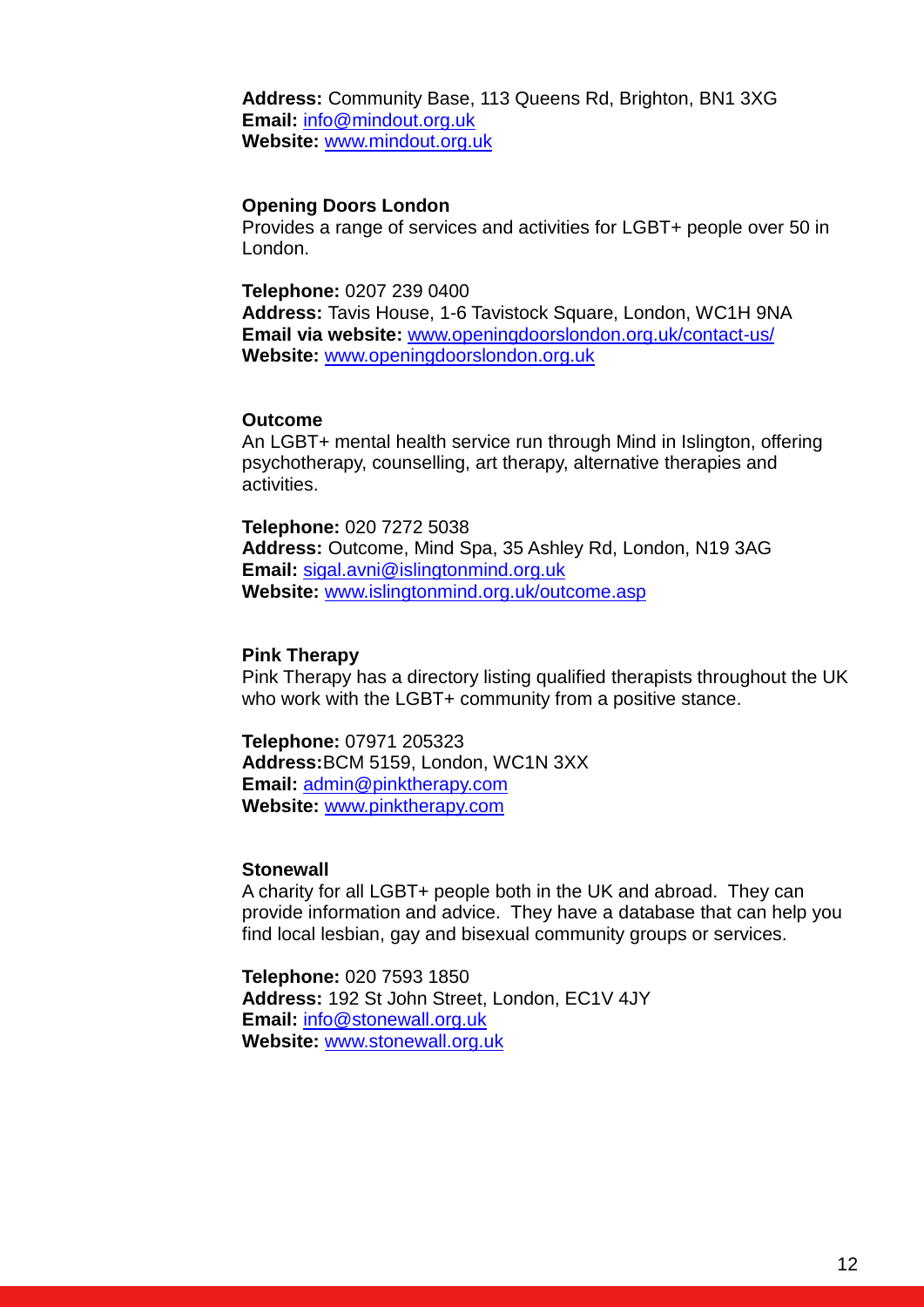## **Switchboard LGBT+**

A service that gives national information and a listening service over phone and email and instant messaging. All volunteers identify as LGBT+ so the person answering the telephone will have an understanding of your situation. They are based in London but do take calls from the whole of the UK.

**Telephone:** 0300 330 0630 (10am-10pm every day) **Address:** Switchboard, PO Box 7324, London, N1 9QS **Email:** [chris@switchboard.lgbt](mailto:chris@switchboard.lgbt) **Website:** [www.switchboard.lgbt](http://www.switchboard.lgbt/)

You can also take a look online to see if there is an LGBT+ centre in your local town or city. There are lots of different centres all across England, and we have not listed them all here. If you need help doing this, then please feel free to contact our Rethink Mental Illness Advice Service on 0300 5000 927. They can help you find services local to you.



1

<sup>1</sup> King, M., Semlyen, J., See Tai, S., Killaspy, H., Osborn, D., Popelyul, D., et al. Mental disorders, suicide, and deliberate self harm in lesbian, gay and bisexual people: a systematic review. *BMC Psychiatry* 2008;8(70). [www.bmcpsychiatry.biomedcentral.com/articles/10.1186/1471-244X-8-70](http://www.bmcpsychiatry.biomedcentral.com/articles/10.1186/1471-244X-8-70) (accessed 7th August 2017). <sup>2</sup> McFarlane L. *Diagnosis: Homophobic. The Experiences of Lesbians, gay men and bisexuals in mental health services .*London*:* PACE; 1998. Page 30-31 [www.mindout.org.uk/wp](http://www.mindout.org.uk/wp-content/uploads/2012/06/diagnosis_homophobic.pdf)[content/uploads/2012/06/diagnosis\\_homophobic.pdf](http://www.mindout.org.uk/wp-content/uploads/2012/06/diagnosis_homophobic.pdf) (accessed 31st August 2017). <sup>3</sup> World Health Organisation. *Stop discrimination against homosexual men and women.* [http://www.euro.who.int/en/health-topics/health](http://www.euro.who.int/en/health-topics/health-determinants/gender/news/news/2011/05/stop-discrimination-against-homosexual-men-and-women)[determinants/gender/news/news/2011/05/stop-discrimination-against](http://www.euro.who.int/en/health-topics/health-determinants/gender/news/news/2011/05/stop-discrimination-against-homosexual-men-and-women)[homosexual-men-and-women](http://www.euro.who.int/en/health-topics/health-determinants/gender/news/news/2011/05/stop-discrimination-against-homosexual-men-and-women) *(*accessed 13 October 2017). <sup>4</sup>Hunt, R., Fish, J. *Prescription for Change: Lesbian and bisexual women's health check 2008.* Stonewall; 2008. Page 11. [www.stonewall.org.uk/documents/prescription\\_for\\_change.pdf](http://www.stonewall.org.uk/documents/prescription_for_change.pdf) (accessed 9th August 2017). <sup>5</sup> Barker M, Richards C, Jones R, Bowes-Catton H, Plowman T, Yockney J, Morgan, M. *The Bisexuality Report: Bisexual inclusion in LGBT equality and diversity*. Milton Keynes: The Open University; 2012. Page 4 [https://bisexualresearch.files.wordpress.com/2011/08/the](https://bisexualresearch.files.wordpress.com/2011/08/the-bisexualityreport.pdf)[bisexualityreport.pdf](https://bisexualresearch.files.wordpress.com/2011/08/the-bisexualityreport.pdf) (accessed 31st August 2017). <sup>6</sup> Nodin, N., Peel, E., Tyler, A., and Rivers, I. *RaRE study, Risk and R. esilience Explored*. London: PACE; 2015. Page 5. http://www.uktrans.info/attachments/article/400/RARE\_Research\_Report PACE 2015.pdf (accessed 31st August 2017). <sup>7</sup> World Health Organisation. *International Statistical Classification of Diseases and Related Health Problems 10th Revision*  [http://apps.who.int/classifications/icd10/browse/2010/en#/F64.](http://apps.who.int/classifications/icd10/browse/2010/en#/F64) at para F64.1. (accessed 13 October 2017). <sup>8</sup> World Health Organisation. *International Statistical Classification of Diseases and Related Health Problems 10th Revision*  [http://apps.who.int/classifications/icd10/browse/2010/en#/F64.](http://apps.who.int/classifications/icd10/browse/2010/en#/F64) at para F64.0. (accessed 13 October 2017).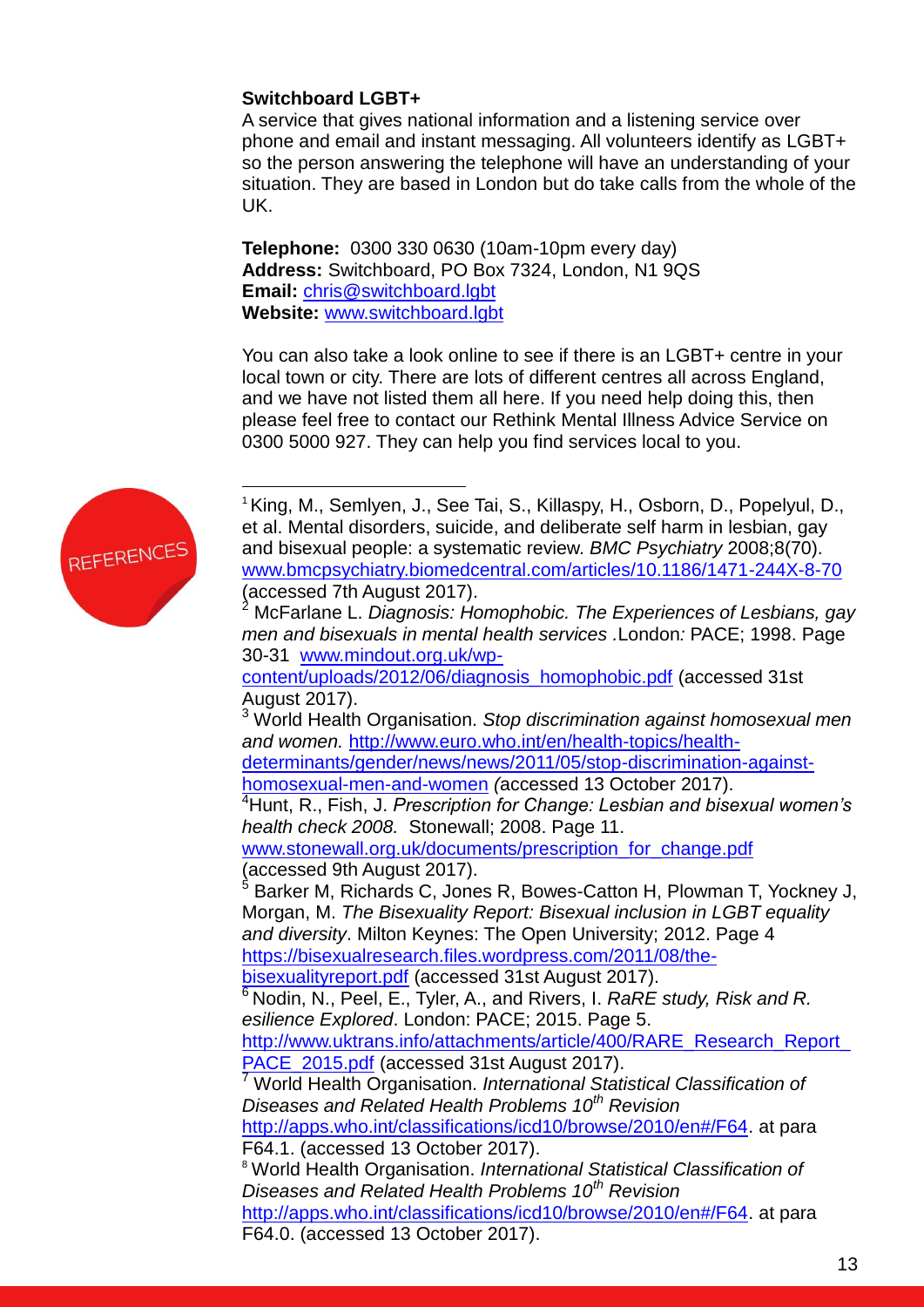1 <sup>9</sup> American Psychiatric Association *Desk Reference to the Diagnostic Criteria from DSM-5.* American Psychiatric Publishing: Washington DC; 2013. Page 215-218.

<sup>10</sup> Ellis, S. J., Bailey, L., & McNeil, J. (2015). Tran's people's experiences of mental health and gender identity services: A UK study. Journal of Gay & Lesbian Mental Health, 19(1), 4-20 cited in British Psychological Society. *Mental Health and LGBT People: Call for Evidence* 

[www.bps.org.uk/system/files/consultationpapers/responses/BPS-](http://www.bps.org.uk/system/files/consultationpapers/responses/BPS-response-Mental-Health-and-LGBT-People-Approved.pdf)

[response-Mental-Health-and-LGBT-People-Approved.pdf](http://www.bps.org.uk/system/files/consultationpapers/responses/BPS-response-Mental-Health-and-LGBT-People-Approved.pdf) (accessed 31st August 2017).

<sup>11</sup> Guasp, A. *The School Report. The experiences of gay young people in Britain's schools in 2012.* Cambridge: Stonewall; 2012. Page 2.

[www.stonewall.org.uk/sites/default/files/The\\_School\\_Report\\_\\_2012\\_.pdf](https://www.stonewall.org.uk/sites/default/files/The_School_Report__2012_.pdf) (accessed 15th September 2017).

As note 11 Page 22.

<sup>13</sup> Guasp, A., Gammon, A., Ellison, G. *Homophobic Hate Crime. The Gay British Crime Survey 2013*. Stonewall; 2013. Page 7.

[www.stonewall.org.uk/documents/hate\\_crime.pdf](http://www.stonewall.org.uk/documents/hate_crime.pdf) (accessed 31st August 2017).

<sup>14</sup> Guasp, A. *Gay in Britain. Lesbian, gay and bisexual people's experiences and expectations of discrimination.* Stonewall; 2013. Page 3. [http://www.stonewall.org.uk/sites/default/files/Gay\\_in\\_Britain\\_\\_2013\\_.pdf](http://www.stonewall.org.uk/sites/default/files/Gay_in_Britain__2013_.pdf) (accessed 31 August 2017).

<sup>15</sup> Guasp, A. *Gay in Britain. Lesbian, gay and bisexual people's experiences and expectations of discrimination.* Stonewall; 2013. Page 19. [http://www.stonewall.org.uk/sites/default/files/Gay\\_in\\_Britain\\_\\_2013\\_.pdf](http://www.stonewall.org.uk/sites/default/files/Gay_in_Britain__2013_.pdf) (accessed 31 August 2017).

<sup>16</sup> Whittle, S., Turner, L., Al-Alami, M. *Engendered Penalties: Transgender and Transsexual People's Experiences of Inequality and Discrimination.*  Press for Change; 2007. Page 15.

*<http://www.pfc.org.uk/pdf/EngenderedPenalties.pdf>* (accessed 31st August 2017).

<sup>17</sup> Whittle, S., Turner, L., Al-Alami, M. *Engendered Penalties: Transgender and Transsexual People's Experiences of Inequality and Discrimination.*  Press for Change; 2007. Page 15.

*<http://www.pfc.org.uk/pdf/EngenderedPenalties.pdf>* (accessed 31st August 2017).

<sup>18</sup> Legate, N., Ryan, R., Weinstein, N. Is Coming Out Always a "Good Thing"? Exploring the Relations of Autonomy Support, Outness, and Wellness for Lesbian, Gay and Bisexual Individuals. *Social Psychological and Personality Science.* 2011.

[http://selfdeterminationtheory.org/SDT/documents/2012\\_LegateRyanWein](http://selfdeterminationtheory.org/SDT/documents/2012_LegateRyanWeinstein_SPPS.pdf) [stein\\_SPPS.pdf](http://selfdeterminationtheory.org/SDT/documents/2012_LegateRyanWeinstein_SPPS.pdf) (accessed 6<sup>th</sup> September 2017).

<sup>19</sup> Gausp, A. *LGB people in later life.* Stonewall; 2011. Page 3.

[www.stonewall.org.uk/sites/default/files/LGB\\_people\\_in\\_Later\\_Life\\_\\_2011](http://www.stonewall.org.uk/sites/default/files/LGB_people_in_Later_Life__2011_.pdf)  $\frac{.pdf}{20}$  (accessed 6th September 2017).

As note 1.

<sup>21</sup> Home Office. *Drug misuse: Findings from the 2013/14 Crime Survey for England and Wales.* [www.gov.uk/government/publications/drug-misuse](http://www.gov.uk/government/publications/drug-misuse-findings-from-the-2013-to-2014-csew/drug-misuse-findings-from-the-201314-crime-survey-for-england-and-wales#estimates-of-illicit-drug-use-by-ethnicity-and-sexual-orientation)[findings-from-the-2013-to-2014-csew/drug-misuse-findings-from-the-](http://www.gov.uk/government/publications/drug-misuse-findings-from-the-2013-to-2014-csew/drug-misuse-findings-from-the-201314-crime-survey-for-england-and-wales#estimates-of-illicit-drug-use-by-ethnicity-and-sexual-orientation)[201314-crime-survey-for-england-and-wales#estimates-of-illicit-drug-use](http://www.gov.uk/government/publications/drug-misuse-findings-from-the-2013-to-2014-csew/drug-misuse-findings-from-the-201314-crime-survey-for-england-and-wales#estimates-of-illicit-drug-use-by-ethnicity-and-sexual-orientation)[by-ethnicity-and-sexual-orientation](http://www.gov.uk/government/publications/drug-misuse-findings-from-the-2013-to-2014-csew/drug-misuse-findings-from-the-201314-crime-survey-for-england-and-wales#estimates-of-illicit-drug-use-by-ethnicity-and-sexual-orientation) (accessed 6<sup>th</sup> September 2017).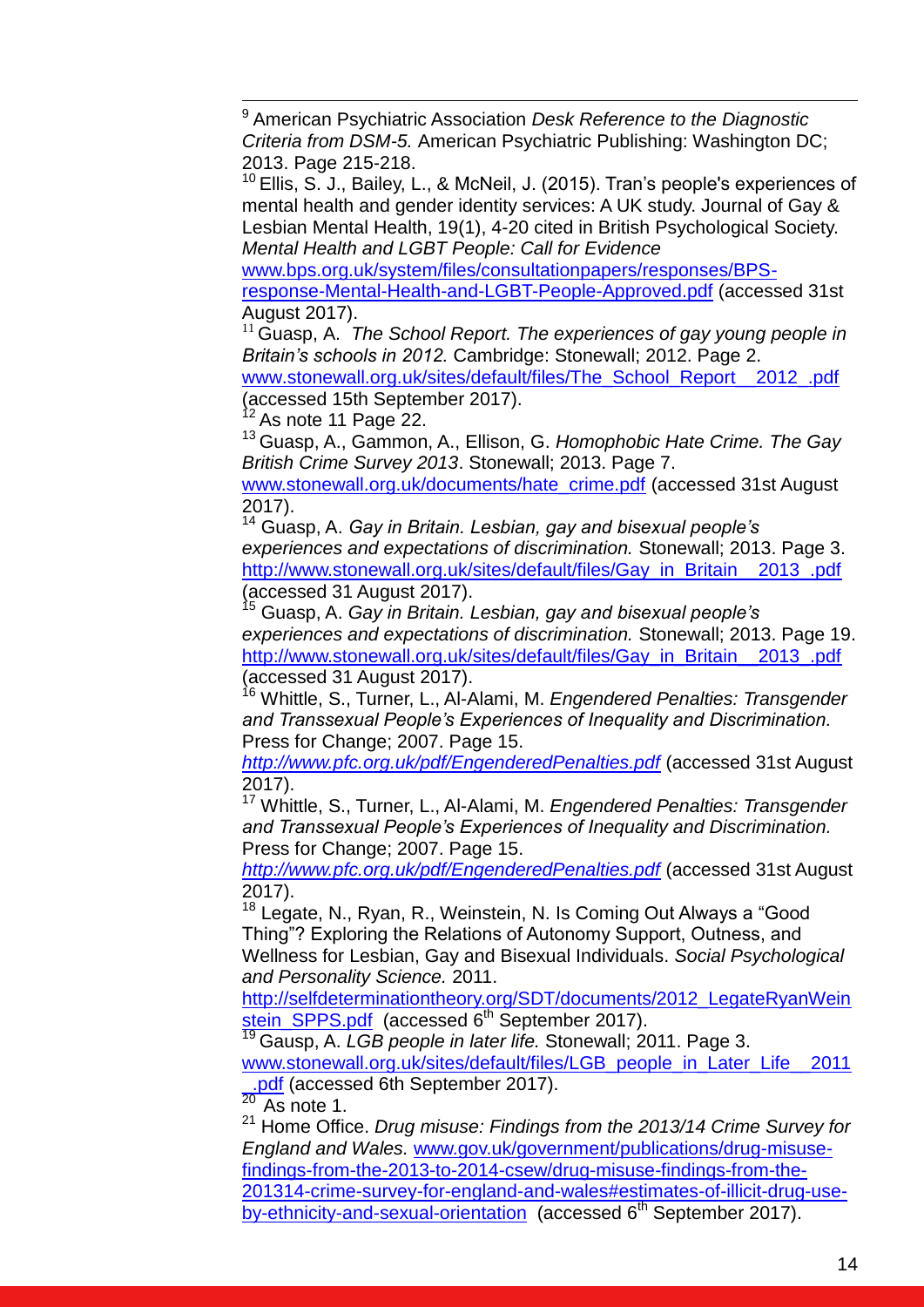<sup>22</sup> Gausp, A. *Gay and Bisexual Men's Health Survey*. Stonewall; 2013. Page 12.

[http://www.stonewall.org.uk/sites/default/files/Gay\\_and\\_Bisexual\\_Men\\_s\\_](http://www.stonewall.org.uk/sites/default/files/Gay_and_Bisexual_Men_s_Health_Survey__2013_.pdf) Health\_Survey\_2013\_.pdf (accessed 6th September 2017).

 $23$  Yanofski J, Croarkin P. Choosing Antidepressants for HIV and AIDS Patients: Insights on Safety and Side Effects. *Psychiatry (Edgmont)*. 2008;5(5):61-66. [www.ncbi.nlm.nih.gov/pmc/articles/PMC2686642/](http://www.ncbi.nlm.nih.gov/pmc/articles/PMC2686642/) accessed 6 September 2017).

<sup>24</sup> Williams, H., Varney, J., Taylor, J. Fish, J,, Durr, P,, Elan-Cane, C., *The Lesbian, Gay, Bisexual and Trans Public Health Outcomes Framework Companion Document*. Department of Health; 2013. Page 25.

[http://lgbt.foundation/assets/\\_files/documents/jul\\_16/FENT\\_\\_1469789610](http://lgbt.foundation/assets/_files/documents/jul_16/FENT__1469789610_PHOF_LGB&T_Companion_2016_FINA.pdf) PHOF\_LGB&T\_Companion\_2016\_FINA.pdf (accessed 6th September 2017).

<sup>25</sup> As note 22*.*

1

 $26$  As note 4, pages 14 and 15..

<sup>27</sup> Department of Health. *The NHS Constitution* 2015.

[www.gov.uk/government/publications/the-nhs-constitution-for-england/the](http://www.gov.uk/government/publications/the-nhs-constitution-for-england/the-nhs-constitution-for-england)[nhs-constitution-for-england](http://www.gov.uk/government/publications/the-nhs-constitution-for-england/the-nhs-constitution-for-england) (accessed 6th September 2017).

<sup>28</sup> NHS Leicester Partnership Trust *In the Pink: Providing Excellent Care For Lesbian, Gay & Bisexual People. A Practical Guide For GPs & Other Health Practitioners*.

[www.leicspart.nhs.uk/Library/INTHEPINKA4FinalMay2012.pdf](http://www.leicspart.nhs.uk/Library/INTHEPINKA4FinalMay2012.pdf) (accessed: 6th September 2017).

<sup>29</sup> Mersey Care NHS Foundation Trust. *Sexual orientation A practical guide for the NHS. [www.merseycare.nhs.uk/media/1839/sexual](http://www.merseycare.nhs.uk/media/1839/sexual-orientation-a-practical-guide-for-the-nhs.pdf)[orientation-a-practical-guide-for-the-nhs.pdf](http://www.merseycare.nhs.uk/media/1839/sexual-orientation-a-practical-guide-for-the-nhs.pdf) (accessed 6th September 2017).*

<sup>30</sup> Brighton and Sussex University Hospitals NHS Trust. *Guidelines for Supporting Trans Staff and Patients*. [https://www.bsuh.nhs.uk/wp](https://www.bsuh.nhs.uk/wp-content/uploads/sites/5/2016/09/BSUH-Support-Trans-Staff-and-Patients-Version-2.pdf)[content/uploads/sites/5/2016/09/BSUH-Support-Trans-Staff-and-Patients-](https://www.bsuh.nhs.uk/wp-content/uploads/sites/5/2016/09/BSUH-Support-Trans-Staff-and-Patients-Version-2.pdf)[Version-2.pdf](https://www.bsuh.nhs.uk/wp-content/uploads/sites/5/2016/09/BSUH-Support-Trans-Staff-and-Patients-Version-2.pdf) (accessed 6th September 2017).<br><sup>31</sup> Commission for Social Care Inspection. Putt

<sup>31</sup> Commission for Social Care Inspection. *Putting People First: Equality and Diversity Matters. In Focus, Quality Issues in Social Care:*  London;2008. Page 17.

[https://www.thinklocalactpersonal.org.uk/\\_assets/Resources/Personalisati](https://www.thinklocalactpersonal.org.uk/_assets/Resources/Personalisation/Localmilestones/putting_people_first_equality_and_diversity_matters_1.pdf) [on/Localmilestones/putting\\_people\\_first\\_equality\\_and\\_diversity\\_matters\\_1](https://www.thinklocalactpersonal.org.uk/_assets/Resources/Personalisation/Localmilestones/putting_people_first_equality_and_diversity_matters_1.pdf) [.pdf](https://www.thinklocalactpersonal.org.uk/_assets/Resources/Personalisation/Localmilestones/putting_people_first_equality_and_diversity_matters_1.pdf) (accessed  $4<sup>th</sup>$  September 2017).